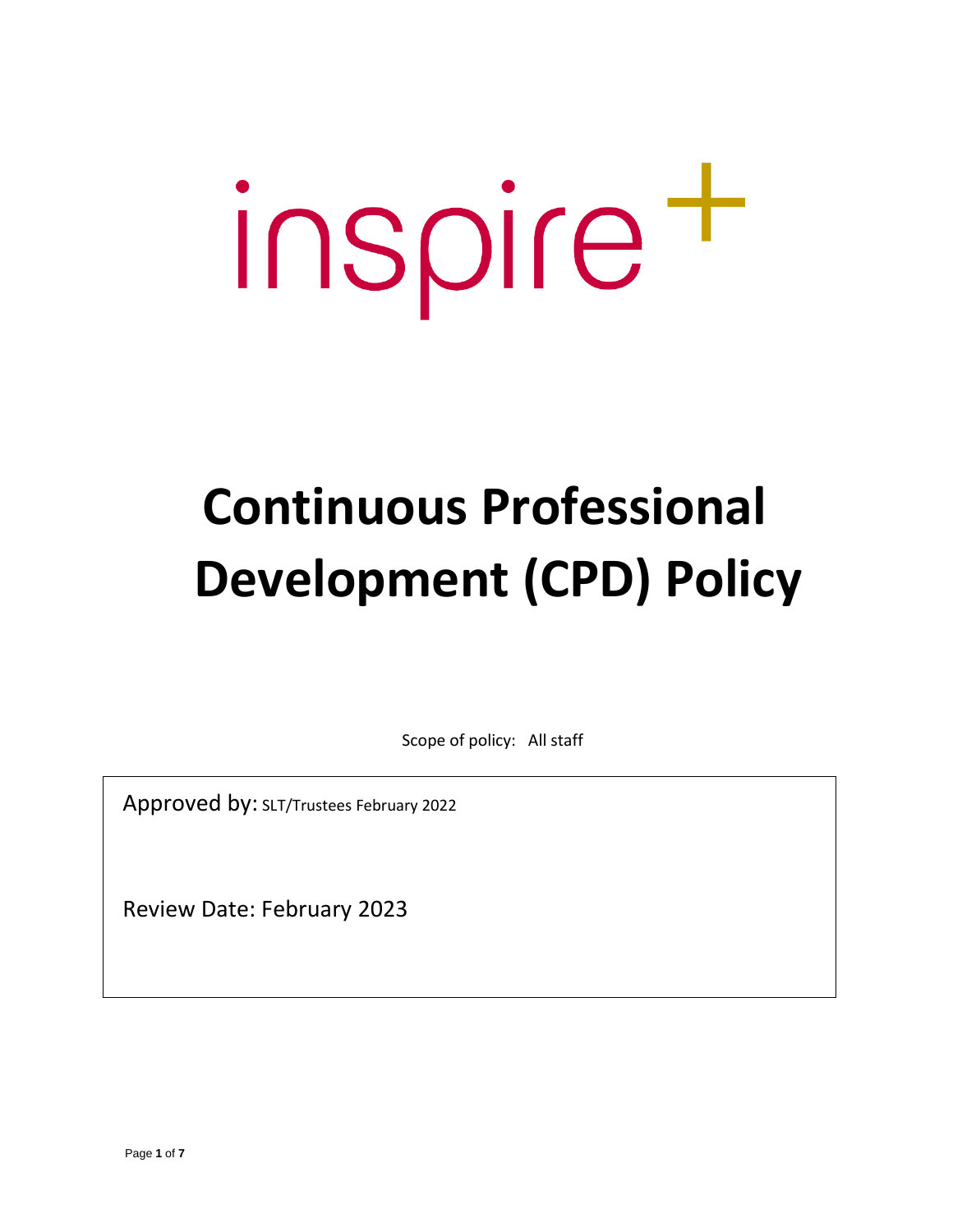### **1. PURPOSE AND VISION**

Inspire+ values its employees and their expertise and understands the impact they have in contributing to its continued success. Teaching, Learning, Assessment, Coaching and School Support (TLACSS) is the charity's main focus.

The *vision* of the charity is to continuously seek to enhance and improve, adhering to, and promoting our mission, values and aims. The charity recognises that without effective continuous professional development (CPD) this vision would not be achievable.

The *purpose* of this policy is to outline the principles by which CPD is central to the charity delivery of outstanding apprenticeship and training programmes and to improve employees sector skills, expertise and performance.

The CPD policy supports the further education quality and UK coaching frameworks to ensure our key area of activity is the development and support of staff to sustain outstanding TLACSS. Our priority is to align all staff development, research and scholarship activity to enhancing the learner experience via programme development and delivery.

The Charity focuses on four key levels for staff development:

- 1. Strategic to enable staff to meet the expectations of the Charity strategy
- 2. Operational to enable staff to meet the requirements of the centre/service area.
- 3. Professional to enable staff to develop their sector expertise, effectiveness and increase job satisfaction in order to achieve potential.
- 4. Statutory to ensure that the charity adheres to its moral and legal obligation to enable staff to develop their statutory duty such as Safeguarding, Prevent and FGM.

The impact of engaging in these varying levels of activity is to enhance the apprentice and stakeholder experience by aligning all CPD activity in response to apprentice and stakeholder needs.

# **2 . SCOPE**

- This policy applies to all staff employed by the Charity.
- Development activities which have no direct relevance to the individual's role or objectives of the Charity are not within the remit of this policy.

For the purposes of this policy, CPD is any activity which enables a member of staff to be more effective in carrying out his or her professional duties which can include but is not exclusive to; in house events; infill onto commercial courses; part time extended (vocational courses); sector related training, attendance at external events and e-learning webinars.

The Charity will support individuals through a variety of means within the prevailing budgetary provision and identified development needs.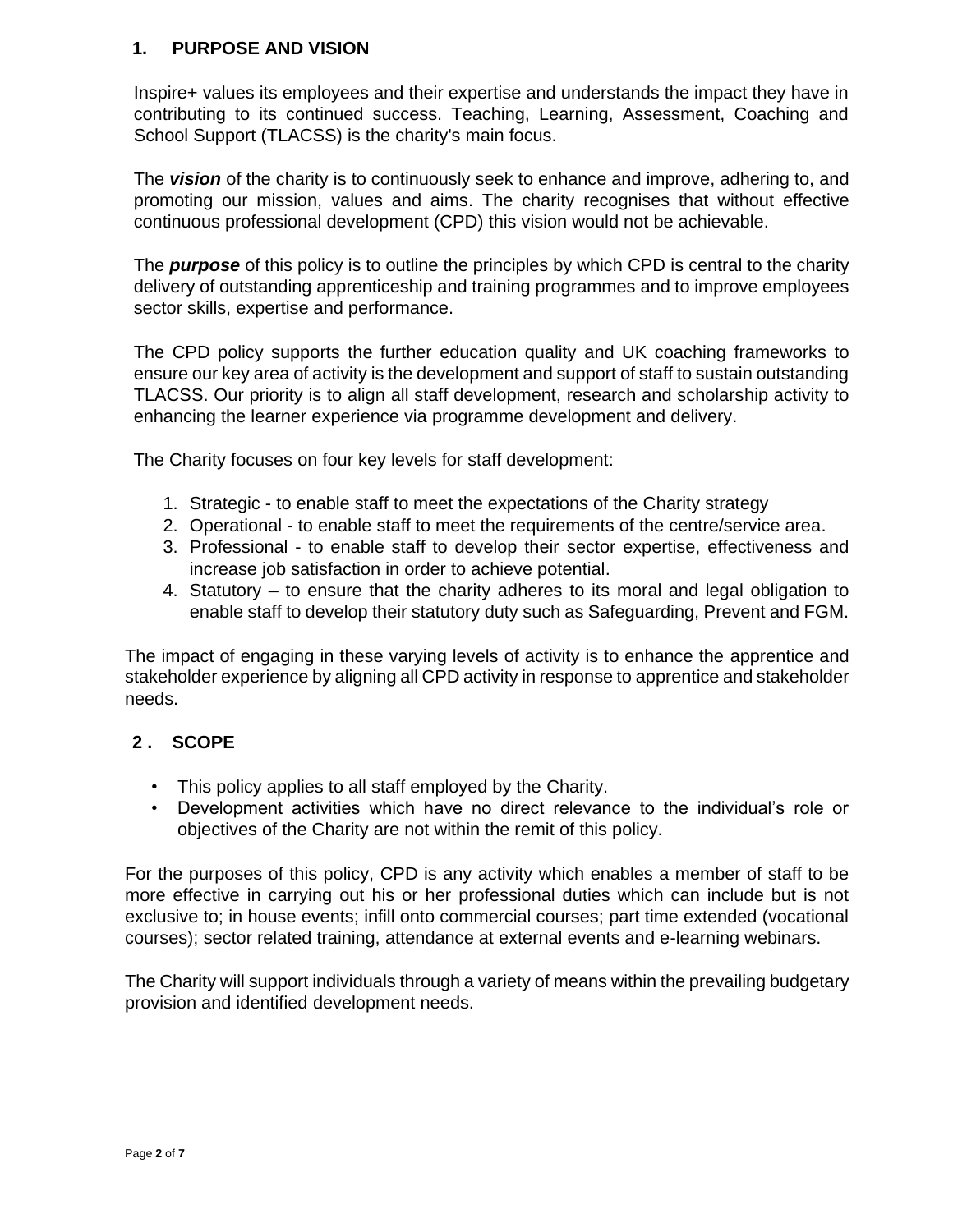# **3 . OBJECTIVES**

#### **3.1 General principles for CPD**

The Charity's CPD process is closely aligned to the charity appraisal cycles. Staff must proactively engage with and take responsibility for their own professional development as well as undertaking mandatory and relevant training required for a particular role. Staff are expected to avail themselves of the development opportunities provided to enable them to keep their skills updated and respond flexibly to change. Inspire+ commits to ensuring that all learning objectives for employees, apprentices, trustees and stakeholders are tailored to meet individual needs and linking any CPD to the charity's mission, vision, values statements, KPIs and Quality Improvement Plan targets.

In return for this the Charity seeks to make a number of commitments to its staff and support in-centre activity training or provide financial support to attend essential external training. Further to this the Charity commits to improving employees sector expertise, skills and performances by:

- Ensuring staff are trained to levels appropriate to their job roles in order to meet our statutory obligations. Therefore, participation in certain staff development activities will be mandatory for all staff to undertake at various intervals depending on their role. Learning and training objectives will be taken into account, skills scans and professional diagnostics will be used to determine employee and organisational needs.
- Ensuring staff work collaboratively across Charity by sharing best practise, utilising staff's strengths and supporting the establishment of internal networks to provide staff support in improving practise
- The Senior Leadership Team will hold the responsibility centrally for the organisation, administration and delivery of all CPD which will be aligned to the Charity's strategic plan. This work will involve collaboration with staff in support of the observation process, learning walks and centre reviews and including FE processes e.g. peer observations/drop ins.
- Ensuring all staff are supported and encouraged to acquire and develop the relevant knowledge, skills and competencies to enhance their performance in their current role. Where they are involved in succession planning, skills will be developed for their next role within Charity.
- Providing managers with the skills, knowledge and competencies they need to work in partnership with their staff to support their CPD and promote lifelong learning
- Creating an appropriate balance between the desire for individual staff members to maximise their potential and for the Charity to obtain a return on its investment
- Ensuring development is viewed and utilised as a toolkit to help support and motivate staff in performance capability situations, developed through and improve strategies to identify excellence in learning, teaching, assessment, coaching and school support.
- Upon employment all staff will be encouraged to enrol within an appropriate training programme specific to their job role. In some cases this will include employer led and degree apprenticeships.
- Working with national sector leaders such as afPE, Youth Sport Trust, UK Coaching to improve employees sector expertise, skills, performance, teaching and training knowledge, skills and performance linking specific sector skills to the annual appraisal process.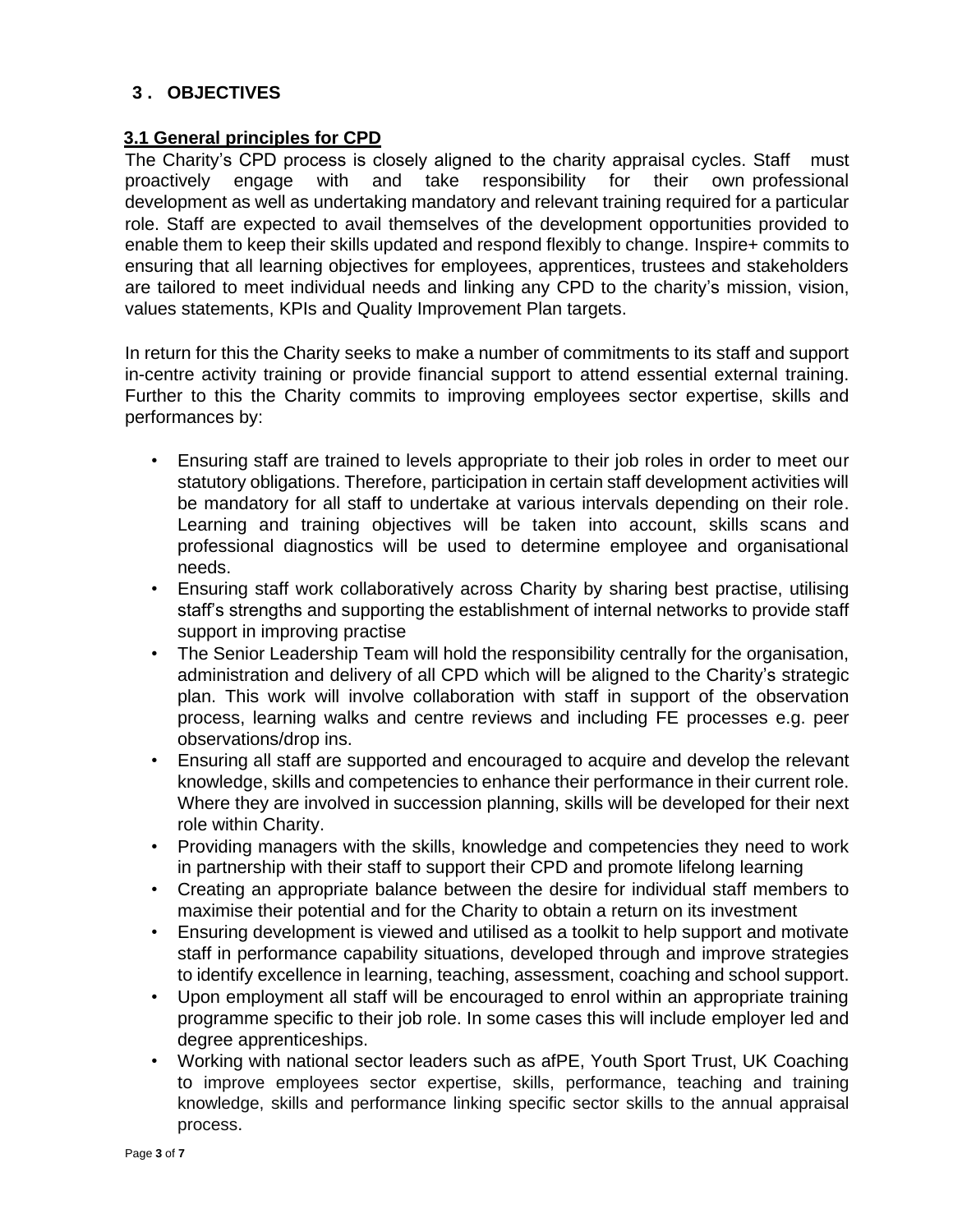# **4. Standards**

The Charity recognises certain minimum standards associated within specific roles which must be met by all individuals through appropriate CPD activities. SLT will monitor compliance with these initiatives. All employee's professional development will be monitored through the appraisal process undertaken annually.

# **4.1 Apprenticeship Tutors and Education Team staff** -

- Take part and contribute to the annual appraisal cycle to improve employees sector expertise, skills, performance, teaching and training knowledge, skills and performance.
- Take part and contribute to the annual appraisal cycle to improve teaching and training knowledge, skills and performance.
- Complete Level 3 in Assessing Vocational Achievement qualification essential to their role within the first two years of employment. This training will be supported by the charity. Dates may be extended in exceptional circumstances depending on a suitable mode of study
- Engage in the New Assessor training
- Attend and contribute to team meetings
- Attend and contribute to regular standardisation training
- Attend and contribute to regular training and CPD to improve teaching and training knowledge, skills and performance relevant to sector and relevant apprenticeship standards.
- Proactively enhance their digital literacy skills as outlined in the IT strategy
- Ensure engagement with industry up skilling and being vocationally relevant
- Complete mandatory training as requested including Safeguarding, Health and Safety, Equality and Diversity /Prevent and FGM according to the recommended and mandatory training cycle or following a staff skills review.
- Involvement in sharing best practice forums
- Maintain membership with affiliated organisations linked to your subject specialism
- Attend CPD both internally offered and externally sourced as deemed essential to the job role accordance to the peer/observation action plans.
- Proactively enhance their use of Partner College systems i.e. OneFile

#### **4.2 Management Staff**

- All newly appointed managers must complete the manager's induction within the first six weeks of employment
- All managers are required to attend HR practitioner workshops in line with changes to legislation and sector practice
- Complete mandatory training as requested
- Involvement in sharing best practice forums on TLA
- Maintain membership with affiliated organisations linked to your subject specialism i.e CIPD membership

# **4.3 Core Team staff:**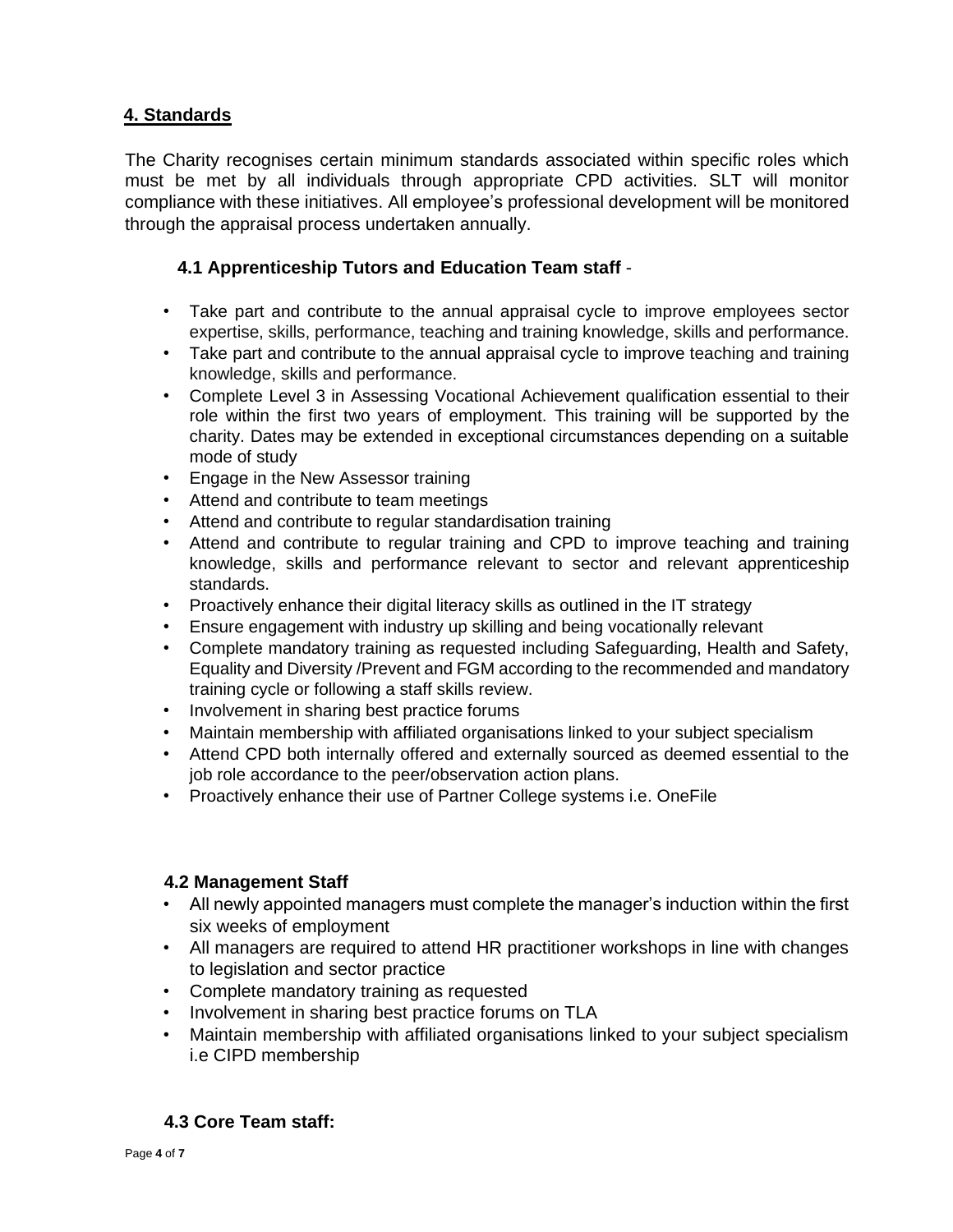- Are required to participate in team meetings
- Are required to engage in mandatory Safeguarding and Equality & Diversity awareness, Prevent and FGM training every 2 years. From time to time there may be other training deemed mandatory for specific groups of staff to attend. The expectation is to complete all mandatory training requested within the timeframe allocated and failure to do so will be a disciplinary offence.
- Are required to inform the office manager of any lapses in qualification dates.
- Must engage with the use of ILT/elearning and complete a range of blended learning workshops including mandatory elearning. For new staff these must be done as part of the induction process.
- Maintain membership with affiliated organisations linked to your subject specialism i.e Coaching/teaching membership.
- Attend CPD both internally offered and externally sourced as deemed essential to the job role accordance to the peer/observation action plans.

**4.4 Trustee Board** - In support of on-going and emerging organisational business need, Trustees will take part in the following development activities; within the allocated budget for the year:

- All new Trustees will receive a Charity induction during their first month of service.
- Individual skills audits will take place periodically and the Clerk will be responsible for making arrangements to facilitate this
- Membership of related Trustee networks will be maintained and encouraged
- Personal development plans discussion and review will be facilitated on an annual basis supported by the CEO
- Attendance at relevant conferences, seminars and other development activities shall be agreed where there is an identified development need, subject to budget provision and an undertaking by Governors to share any learning or other outputs of the activity throughout the wider Governing Body
- Trustee Champion roles will be supported by the relevant member of staff from within the relevant Service areas and appointments to those roles shall be reviewed and refreshed periodically.

# **5. Identification of CPD needs and CPD planning**

The identified training needs originate from various sources which includes appraisals, observation action plans and suggestions via staff engagement for CPD to the Senior Leadership Team (SLT)

Each member of staff has a job description which sets out what is expected of them in their post. This will be used in defining CPD for all post holders. The job description and the appraisal process also forms a major part in the identification of on-going development which aims to measure performance against agreed objectives and identify any staff development which may contribute to the completion of the objectives.

CPD needs to be tailored and relevant to the Inspire+ Mission, ethos, values and objectives. These are identified in number of ways by the employee, manager and can include but is not exclusive to:

• Through discussions with the line manager whereby any CPD activity identified to support staff to work more effectively will be addressed and supported, budget allowing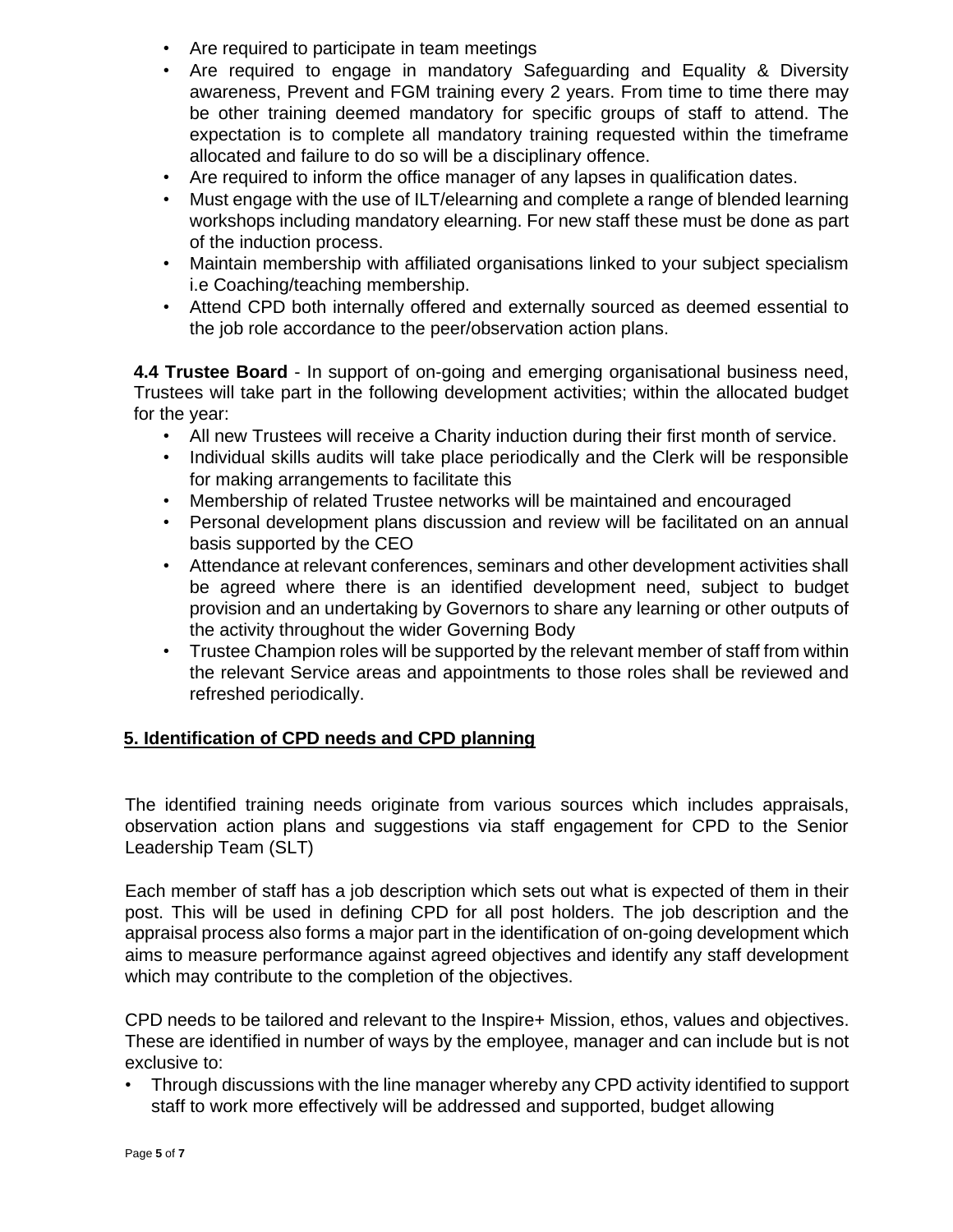- The needs of staff new to the Charity should be identified by the line manager in accordance with the probation policy, whereby staff can identify CPD requirements they wish to undertake or require to undertake the new role
- Through the priorities identified by service areas during the annual appraisal cycle
- Observations of Teaching, Learning, Assessment, Coaching and School Support
- Peer observations and Annual Programme Review's
- Actions arising from staff surveys and associated groups such as wellbeing forum and staff groups
- Feedback from existing programmes of activity such as the management development programmes, TLA workshop activities
- Staff Voice initiatives.

Employees can request training that is delivered in whichever way they believe is most appropriate and effective. For example, they might request training which would be:

- undertaken on the Charity premises
- delivered whilst they are performing their employment duties or separately
- provided or supervised by the Charity, any other College or training provider
- undertaken without supervision
- Online

When a CPD need is identified, consideration should be given to the most appropriate method for completing this need, taking resources into consideration. The Charity may provide financial assistance to those undertaking formal qualifications. However, providing financial assistance will be discretionary. CPD requirements are drawn together line managers. Members of staff in receipt of financial support will be asked to commit to a service level agreement if they leave the organisation within a set time frame. The charity holds the right to ask for course fees to be paid if a member of staff leaves the charity within a 6 month period after completing the course.

#### **6. Monitoring and evaluating CPD**

Monitoring and evaluation is important and should be used to ensure that the learning has worked or has a measurable impact. All staff will take part in the annual cycle of appraisal. This begins in October, reviewed in May and concludes in August. Line managers will meet with employers to set relevant targets linked to the four key levels of development outlined on p. 2. Skills scans, diagnostics and quality assurance procedures (Lesson observations/IQA/Drops/Achievement rates/Satisfaction rates) will contribute to the monitoring and evaluating process.

On completing CPD all staff are required to provide an evaluation of the activity and update their CPD log and report back to the line manager. Managers are also asked to report on the effectiveness of training through the supervision and appraisal system, reporting relevant information to the CEO. This information will be collated, and an analysis presented to Trustee board on an annual basis.

#### **7.Stakeholder Consultation**

This policy and associated guidance was created following consultation with the Senior Leadership team and Trustees. Consultation was also carried out with partner college Inspire Education Group.